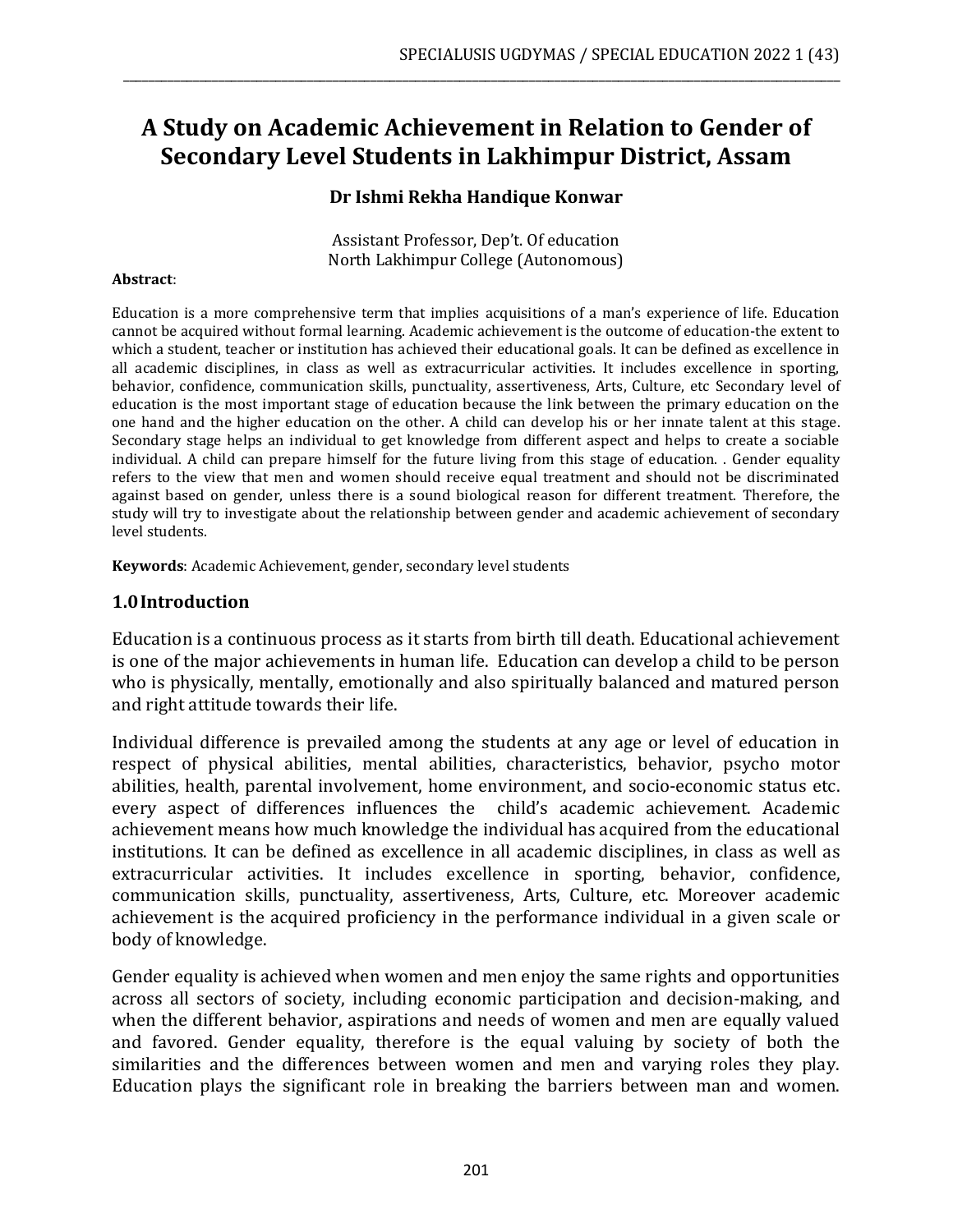Education is a process of developing human resources. Therefore in this paper an attempt has been made to analysis on academic achievement in respect to gender.

\_\_\_\_\_\_\_\_\_\_\_\_\_\_\_\_\_\_\_\_\_\_\_\_\_\_\_\_\_\_\_\_\_\_\_\_\_\_\_\_\_\_\_\_\_\_\_\_\_\_\_\_\_\_\_\_\_\_\_\_\_\_\_\_\_\_\_\_\_\_\_\_\_\_\_\_\_\_\_\_\_\_\_\_\_\_\_\_\_\_\_\_\_\_\_\_\_\_\_\_\_\_\_\_\_\_\_\_\_\_\_\_\_

#### **Study Area**

.

The present study was undertaken in the North Lakhimpur of Lakhimpur district of Assam. Assam is situated in the Himalaya foothills, the land of blue hills and red rivers with the area of 78,438 square kilometers and it represents 2.39 percent of the total land area of the country. Assam is surrounded by international boundaries extending up to nearly 3200 km.

#### **Brief description of the district**

Lakhimpur district is located in the along both banks of the river Brahmaputra for about 4000 mtrs.It is bounded by the extreme East of the province of India. This district lies in the border area of Arunachal Pradesh in North- East India. Lakhimpur district is situated on the North-East corner of Assam. The district is divided into two sub divisions viz. North-Lakhimpur and Dhakuakhana.

| I TUNIC UI LANNINIUUI UISUILL. |           |  |  |  |
|--------------------------------|-----------|--|--|--|
| <b>District</b>                | Lakhimpur |  |  |  |
| Total population               | 10,40,644 |  |  |  |
| Male                           | 5,29,484  |  |  |  |
| Female                         | 5,11,160  |  |  |  |
| Total Literacy (%)             | 78.39     |  |  |  |
| Male $(\%)$                    | 84.66     |  |  |  |
| Female (%)                     | 71.91     |  |  |  |
|                                |           |  |  |  |

# **Source: [According to 2011 census [\(www.census2011.co.in\)](http://www.census2011.co.in)/)**.

#### **1.1 Objectives of the study**

The following are the main objectives of the present study:

1. To study the academic achievement of secondary level students.

2. To find out the relationship between male and female secondary level students on academic achievement.

3. To analyze the Academic Achievement of secondary School students in different subjects- Assamese, English, General Science, Mathematics and Social Science**.**

# **1.2 Hypotheses of the Study**

The objectives of the research will be studied in terms of the number of hypotheses stated as follows:

- 1. There exists no significant relationship between academic achievement of Male and Female secondary level students.
- 2. There exists no significant relationship between academic achievement of Male and Female secondary level students in respect to different subjects.

# **1.3 Methodology**

Methodology is an important part of research study. In the present study, methodology has been presented under the following heads: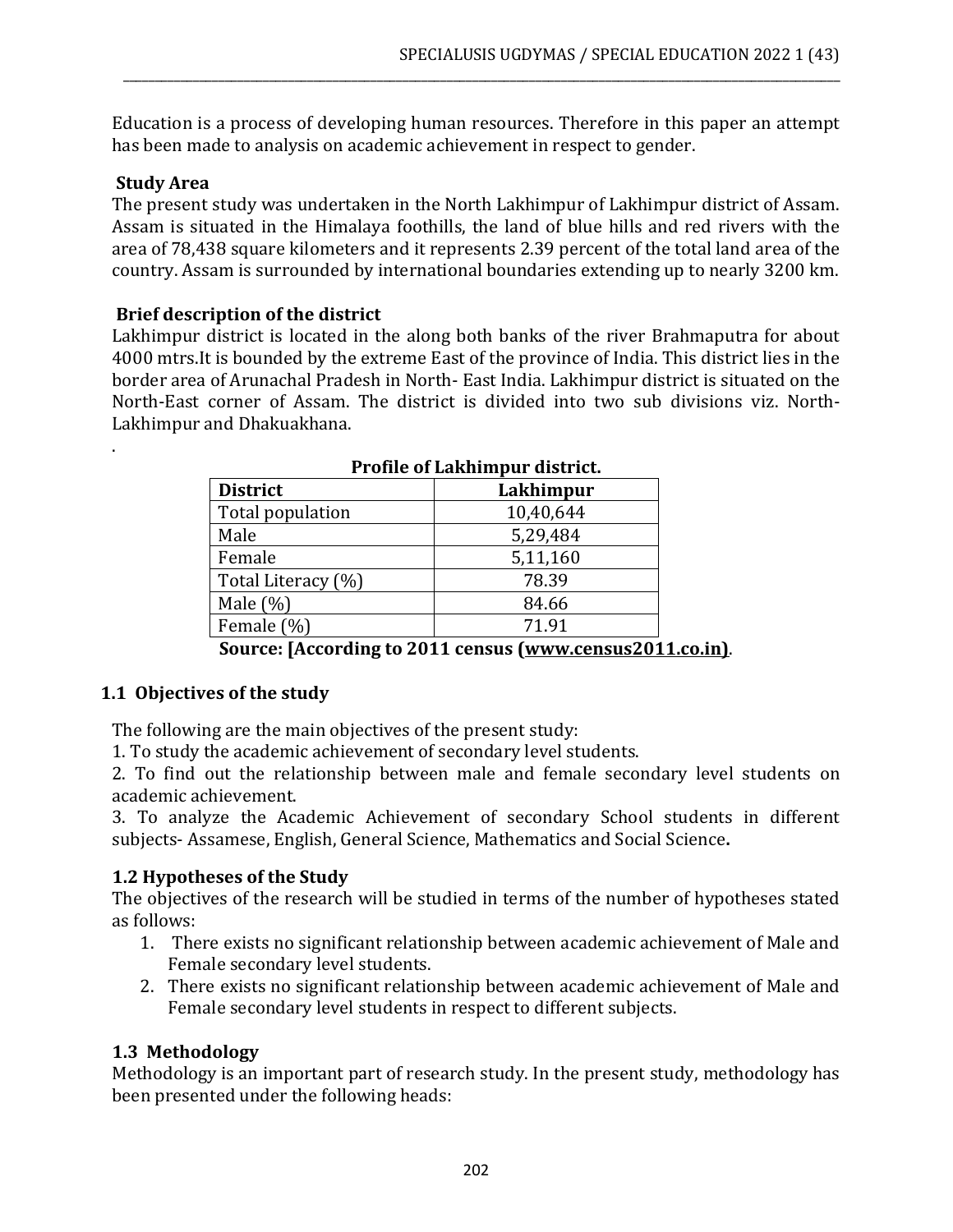#### **Research Design, population and sample, Tools for data collection, Procedure for data collection, Analysis of data.** Each of these is discussed below:

\_\_\_\_\_\_\_\_\_\_\_\_\_\_\_\_\_\_\_\_\_\_\_\_\_\_\_\_\_\_\_\_\_\_\_\_\_\_\_\_\_\_\_\_\_\_\_\_\_\_\_\_\_\_\_\_\_\_\_\_\_\_\_\_\_\_\_\_\_\_\_\_\_\_\_\_\_\_\_\_\_\_\_\_\_\_\_\_\_\_\_\_\_\_\_\_\_\_\_\_\_\_\_\_\_\_\_\_\_\_\_\_\_

### • **Research Design**

For the present study, the investigator will employ "Descriptive Method". The descriptive method has been used as a most widely used research method. It is the method of investigation which attempts to describe and interpret what exists at present in the form of conditions, practices, processes, trends, effects, attitudes, beliefs etc.

#### • **Population and Sample**

The study was conducted on the sample of 998 students of Lakhimpur district. The students were selected by adopting stratified random sampling techniques.

#### • **Tools for Data Collection**

Keeping in view the main objectives of this study, the investigator was used the following tools for collecting the required data:

1) School record for academic achievement.

#### • **Scoring Procedure:**

#### **i. Academic Achievement Score (AAS)**

The marks scored by the students in the HSLC examination were taken to be the academic achievement scores.

#### • **Procedure of data collection**

For Academic achievement the data were collected from the record of the result of HSLC examination.

# **1.4Analyses of data**

In order to study the academic achievement suitable statistical technique Mean, Standard Deviation and t-value were used for analysis and interpretation of data.

# • **Analysis of Academic Achievement between Male and Female**

The differences in the levels of academic achievement between Male and Female which was stated in hypotheses (1) was tested by employing t- test. The result is reported in Table 1.1

#### **Table 1.1**

# **Comparison of Male and Female students in Academic Achievement**

| Variable | Groups | N   | $\mathbf{r}$<br>d1 | Mean  | <b>SD</b> | Mean       | 't' value and      |
|----------|--------|-----|--------------------|-------|-----------|------------|--------------------|
|          |        |     |                    |       |           | difference | significant level  |
| Gender   | Male   | 505 | 996                | 301.9 | 84.02     | 1.80       | 0.49 <sup>NS</sup> |
|          | Female | 493 |                    | 303.7 | 85.2      |            |                    |

NSNot Significant;\* Significant at 0.05 level; \*\* Significant at 0.01 level.

Table 1.1 reveals that the obtained' value (0.49) which is less than the table value 1.96 with df (996) required for significance at 0.05 level (P>0.05) indicating that it is not significant. It concludes that there is no significant difference in the Academic Achievement of Male and female students. Hence, the stated null hypothesis is accepted.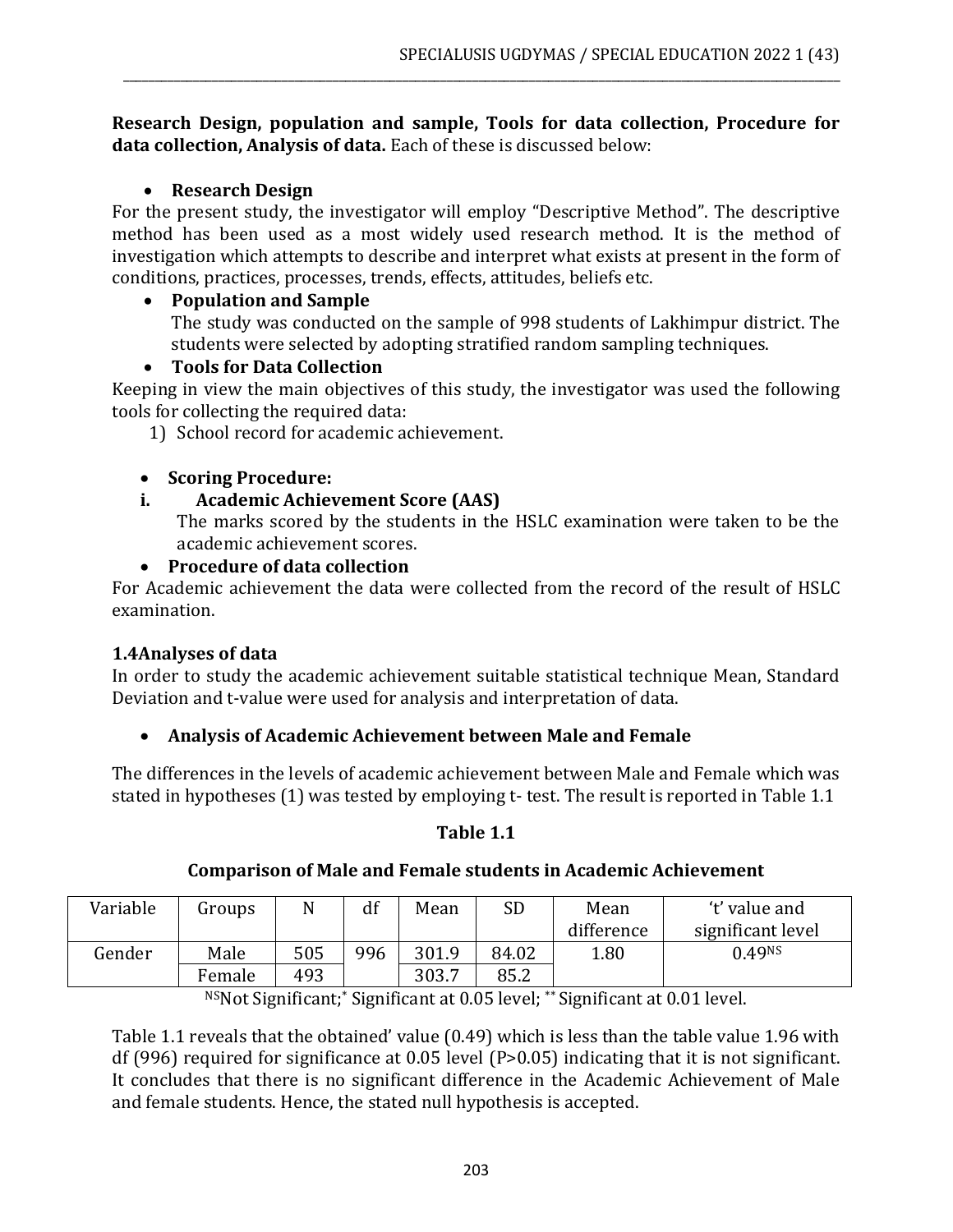### • **Total Academic Achievement of secondary school students in different school subject**

\_\_\_\_\_\_\_\_\_\_\_\_\_\_\_\_\_\_\_\_\_\_\_\_\_\_\_\_\_\_\_\_\_\_\_\_\_\_\_\_\_\_\_\_\_\_\_\_\_\_\_\_\_\_\_\_\_\_\_\_\_\_\_\_\_\_\_\_\_\_\_\_\_\_\_\_\_\_\_\_\_\_\_\_\_\_\_\_\_\_\_\_\_\_\_\_\_\_\_\_\_\_\_\_\_\_\_\_\_\_\_\_\_

To analyze the academic achievement of secondary school students, marks obtained by the sample students in HSLC examination, 2015 were collected from their respective schools were analyzed by taking the total marks obtained by the students in each of the school subjects' viz. Assamese, English, General Science, Mathematics and Social Science. For computing the result as per the nature of objectives and Hypothesis of the study, t-test was employed.

Mean and Standard Deviation were calculated for the total marks obtained by the students in different subjects and results have been placed in table 1.2.

| Sl.N        | Academic Achievement             |     | Mean  | <b>SD</b> |
|-------------|----------------------------------|-----|-------|-----------|
| $\mathbf 0$ |                                  |     |       |           |
|             | Total Academic Achievement Score | 998 | 256.3 | 69.06     |
|             | Assamese                         | 998 | 52.8  | 19.4      |
|             | English                          | 998 | 47.2  | 13.3      |
| 4           | <b>General Science</b>           | 998 | 50.6  | 16.3      |
|             | Mathematics                      | 998 | 49.6  | 14.5      |
| h           | Social Science                   | 998 | 56.0  | 15.7      |

#### **Table 1.2**

# **Fig: 1.1**

#### **Bar graph shows Academic Achievement Scores of students in different School Subjects**

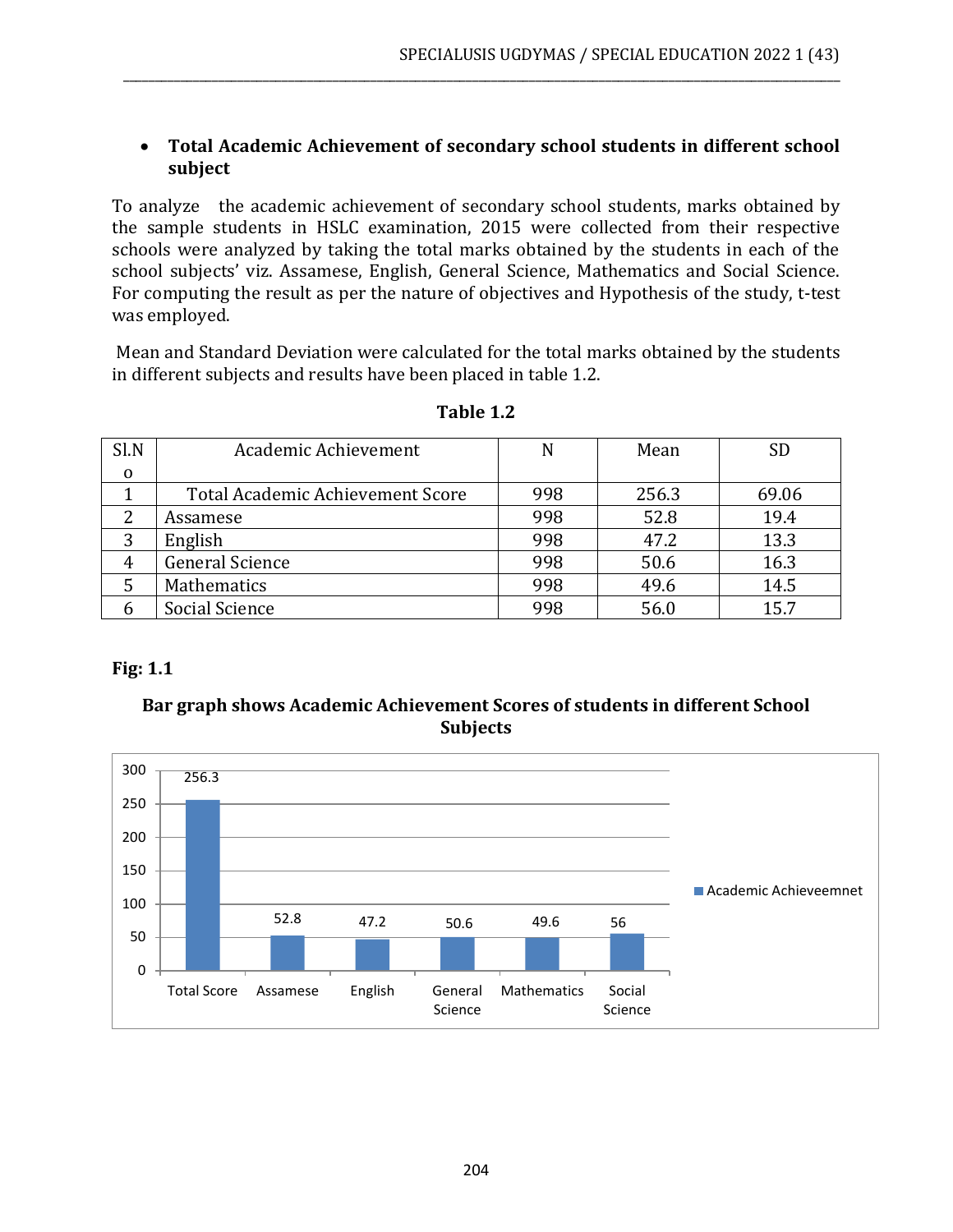The performance of secondary school students in general is revealed in Table 1.2 in which students' performance is almost all subjects are found to be average. The mean score in each subject is lower than 55 and little better in Social Science as the mean score (56) is higher, which is followed by Assamese (52.8), General Science (50.6), Mathematics (49.6) and English (47.2) which are shown in *Fig. 1.1*. The result indicates that the performance of students in English is poor and lowest in compare with other subjects i.e. Social Science, Assamese, General Science and Mathematics.

\_\_\_\_\_\_\_\_\_\_\_\_\_\_\_\_\_\_\_\_\_\_\_\_\_\_\_\_\_\_\_\_\_\_\_\_\_\_\_\_\_\_\_\_\_\_\_\_\_\_\_\_\_\_\_\_\_\_\_\_\_\_\_\_\_\_\_\_\_\_\_\_\_\_\_\_\_\_\_\_\_\_\_\_\_\_\_\_\_\_\_\_\_\_\_\_\_\_\_\_\_\_\_\_\_\_\_\_\_\_\_\_\_

### **1.5 Major findings of the study**

**The** major findings of the present study are as follows:

• There exists significant difference in the Mean scores of Male and Female students with respect to their academic achievement.

#### **1.6 Conclusion:**

It may be concluded that the academic achievement of secondary school students in almost all subjects are found to be average except in Social Science as the mean score (56) followed by Assamese (52.8). The result indicated that the performance of students is almost same in General Science and Mathematics and poor in English.

When the comparison is made between the mean scores of male and female in five school subjects namely Assamese, English, Mathematics, General Science and Social Science, the mean scores of male are higher in all the three subjects namely, English, General Science and Mathematics. Where as in Assamese and Social Science, the mean scores of female is higher than the male.

#### **1.7 Suggestions**

From the above study we found that there is a great effect of study habits on academic achievement of the students. Therefore the following suggestions should be given importance:

- ➢ To increase the academic achievement of student's school should provide better environment to improve the study habits.
- ➢ Proper infrastructure facilities, library facilities should be provided.
- $\triangleright$  Teacher should prepare himself very confidently.
- $\triangleright$  Continuous home work and assignment should be given to the students.
- $\triangleright$  Healthy home environment is also important for those things.

# **References:**

- 1. Agarwalla,Sunita.(2006).Systematic Approach to Education. Guwahati: Bookland
- 2. Best & Khan. (2004).Research in Education. New Delhi: prentice Hall of India pvt ltd.
- 3. Das Phunu, Goswami Sadhana, Sharma Nirupama. (2008). Principles and Theories of Education. Guwahati:Santi Prakashan